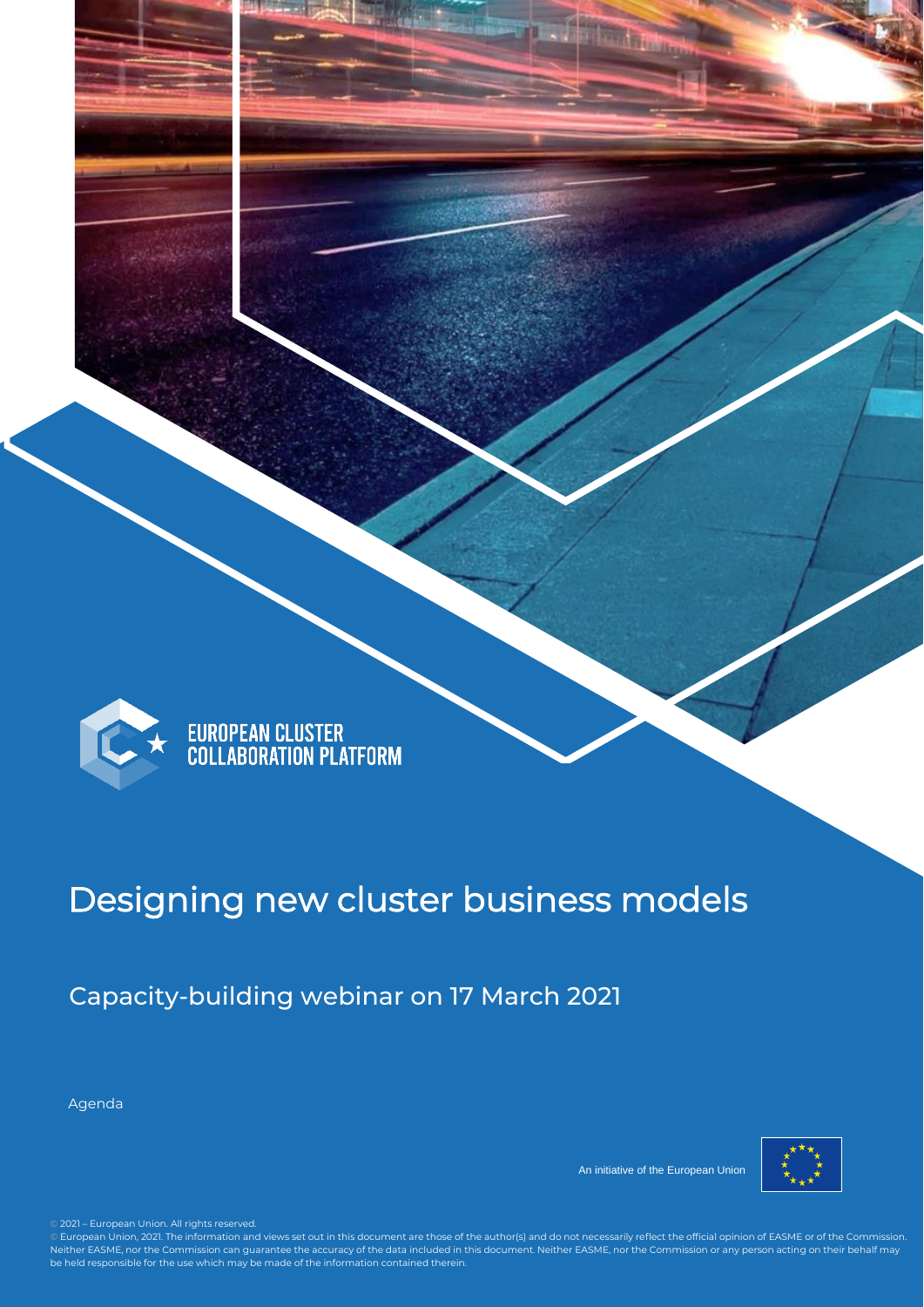### **Agenda**

| <b>Timing</b>   | Agenda points                                                                                                                                                             |
|-----------------|---------------------------------------------------------------------------------------------------------------------------------------------------------------------------|
| $10:15 - 10:30$ | Dial in of participants                                                                                                                                                   |
| 10:30-10:35     | Welcome to the webinar<br>Welcome by the moderator Andreas Pauer (ECCP)<br>Introduction by Marek Przeor (Cluster Policy, DG GROW F2, European Commission)                 |
| 10:35-11:00     | Designing business models, value propositions and sustainable funding for clusters<br>Presentation by Nicolai Sederberg Rottbøll (Quercus Group)<br>Q&A with participants |
| 11:00-11:25     | Developing our cluster business model<br>Presentation by Dr. Jamie Meehan (IDEAM cluster)<br>Q&A with participants                                                        |
| $11:25-11:30$   | <b>Break</b>                                                                                                                                                              |
| $11:30-11:55$   | Sustainable business models in times of Covid-19<br>Presentation by Evija Pudane (Cleantech Latvia)<br>Q&A with participants                                              |
| 11:55-12:20     | Learn from Peers - share your own cluster business model<br><b>Breakout sessions</b>                                                                                      |
| $12:20-12:25$   | Reporting from the breakout sessions<br>Rapporteurs provide a summary of the points discussed                                                                             |
| $12:25 - 12:30$ | Conclusion and end of webinar<br>Concluding remarks by moderator Andreas Pauer (ECCP)<br>Satisfaction survey                                                              |

#### **Break-out sessions**

As we aim at offering an interactive and participatory webinar, we organise break-out sessions to give participants the space to discuss their own experiences in more detail.

Each break-out session will have a moderator to facilitate the discussion. The topic will be the same for all break-out sessions, with the following guiding questions:

- How have you adapted your business model? Share your experience!
- How would you like to adapt your business model? What challenges are you facing to do so?
- How has COVID-19 impacted your business model and what actions have you specifically taken to avoid possible disruptions or delays in the process?
- What services have you developed to adapt to the current working environment?

Participants will be automatically transferred from the plenary session to the break-out sessions and back to the plenary session. Participants must only log in the event on Microsoft Teams with the link they will have received after registration.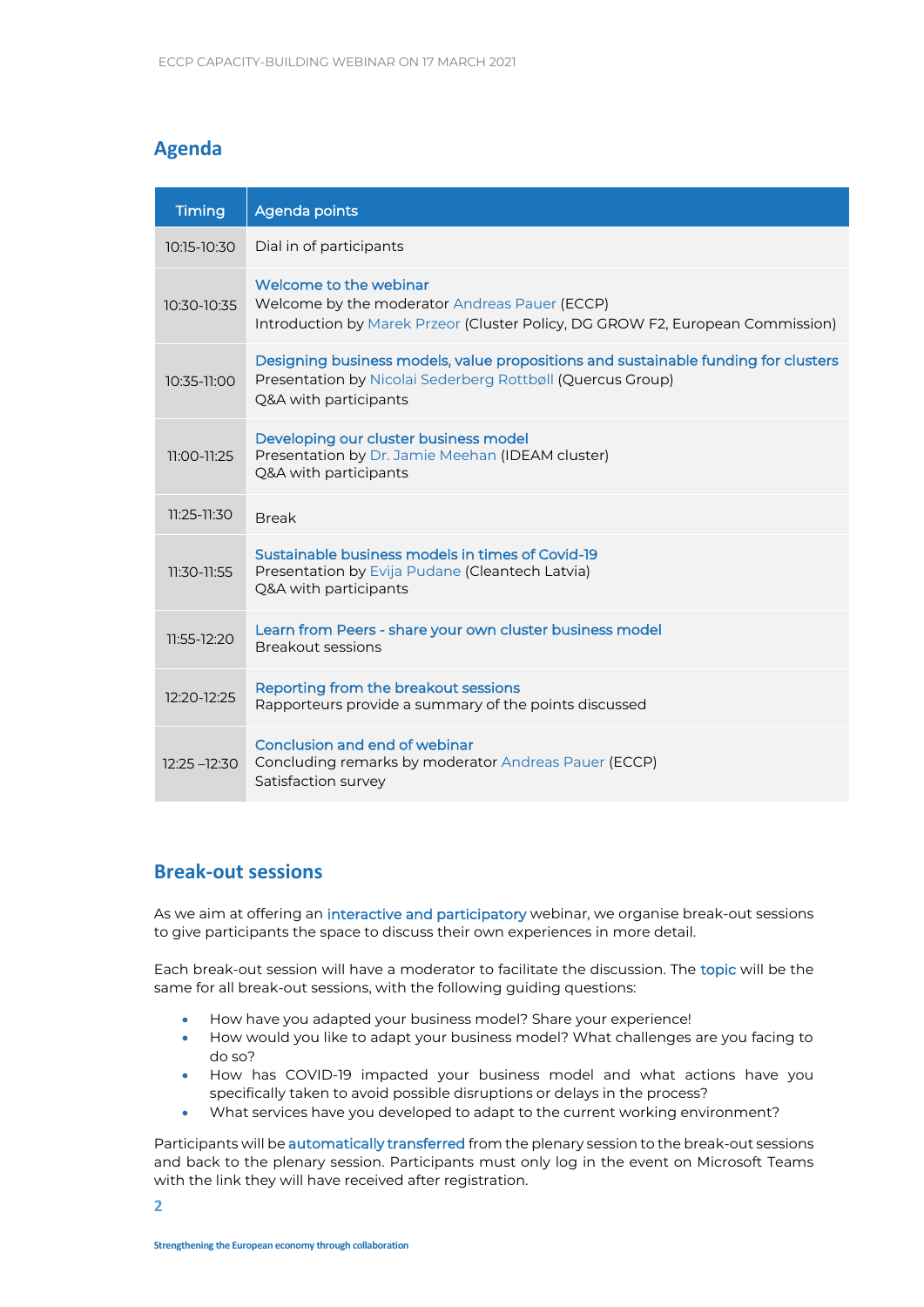#### **Speakers**



Nicolai Sederberg Rottbøll is the founder and CEO of [Quercus Group,](https://quercus-group.com/) a Danish-Singaporean-Kenyan consultancy specialised in cluster development, multi-stakeholder engagement, open innovation processes and partnerships for internationalisation. Since 2012 Nicolai and Quercus Group have operated with clusters, ministries, cities administrations and organisations from over 35 countries in Asia, Africa, North America, Latin America and Europe. He has advised multiple cluster organisations and projects on sustainable business models and is a frequent cluster development trainer. He was previously initiator, developer and head of Copenhagen Cleantech Cluster (now [CLEAN\)](https://www.cleancluster.dk/), Europe's largest cleantech cluster organisation which was awarded by

UNCTAD and the European Commission. Prior to this, Nicolai worked in the Confederation of Danish Industries, Copenhagen Capacity and the European Commission (DG Environment).



Dr. Jamie Meehan is Cluster Manager at IDEAM (Irish Digital Engineering and Advanced Manufacturing). He focuses on supporting manufacturing SMEs with their digital transformation journey whilst trying to create a national and international cluster eco-system. He has experience in running cluster development workshops on developing a cluster organisation using the bottom-up approach. He forms part of the first EU Cluster Acceleration Programme (theCAP). He has also successfully supported clusters with their development and in obtaining funding. He has a strong applied research expertise in cluster building. He was a lecturer in entrepreneurship and digital marketing and has been involved in EU projects for over 10 years. Jamie holds a PhD in Clusters

and Regional Development. He recently wrote a book on Convergence Influence on Cluster-Based Economic Growth in Regions: Business Clusters – An International Perspective.



Evija Pudāne is the Executive Director and Strategic Leader of Clean Technology Cluster CLEANTECH LATVIA. Leading the cluster since 2016, she specialises in strategic development of the organisation, initiation of international partnerships and mutual cooperation, and identification of new projects and opportunities in the field of environmentally friendly technologies - organic agriculture, smart urban and rural management, planning and implementation of innovation support systems and attraction of financial resources, and human capital development. She manages the cluster with an emphasis on cooperation between industry enterprises and entrepreneurs, experts and innovators of Europe and Central Asia. She also works in Central Asia since 2012, promoting transfer of the best European experience and knowledge of clean technology

sector. She has organised and participated in more than 20 knowledge transfer events in close collaboration with SMEs of Central Asia (2012 – 2021).



Marek Przeor is the team leader responsible for cluster policy in DG GROW of the European Commission since May 2020. He was a team leader for Smart Growth in DG REGIO in 2013-20. In 2009-13, he was a programme manager in DG REGIO for national and regional operational programmes. He joined the European Commission in January 2004 as a policy officer in DG ENTR, where he worked for five years on legislation proposals in the field of climate change, environment, energy and transport, and was responsible for the evaluation of structural reforms in the implementation of Lisbon strategy. Since 1996 he worked in the banking sector and top-management consulting services where he was

in charge of business development and restructuring projects. He graduated in the Warsaw School of Economics in 1997 in finance and banking and international economic and political relations. Two years later he was awarded the degree of Master of Business Administration by the consortium of Warsaw University and the Free University of Brussels. He also completed a PhD study programme in the Faculty of Management at Warsaw University.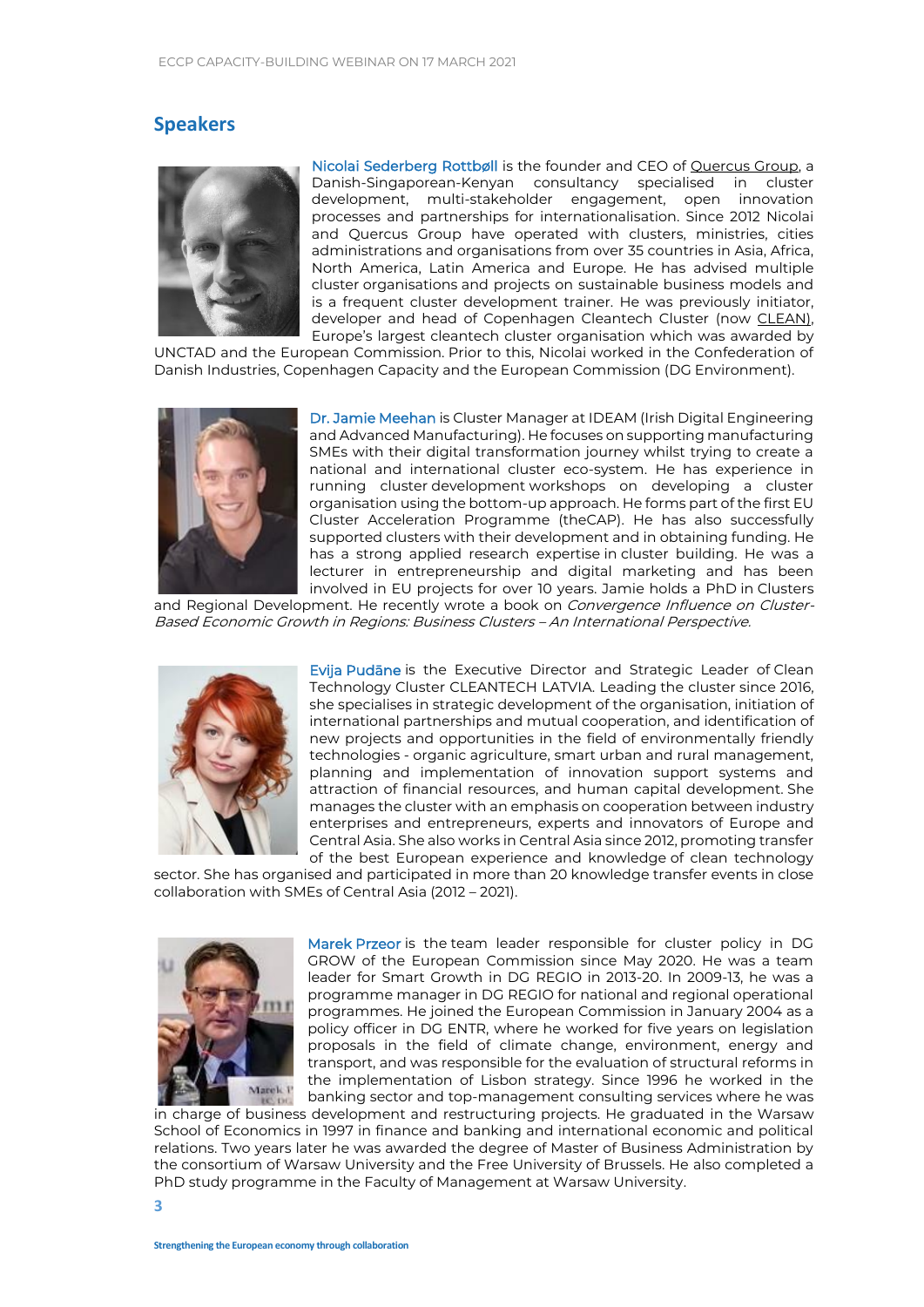#### **Moderators**

#### **Plenary session**



Andreas Pauer is a Principal Consultant at Ecorys, leading large-scale EU projects focussing on cross-cutting fields of economic growth and regional development. Currently he leads the two main support services to the S3P-Industry, the Technical Assistance Facility for Industrial Modernisation and Investment and the Regional Cooperation for Industrial Modernisation (ReConfirm) Initiative and cluster and cluster related SME capacity building under the European Cluster Collaboration Platform. Andreas is also in charge of the DG GROW accounts for Ecorys, leader of the Economic Growth – Brussels team and Head of Business Development. He holds three master's degrees covering economics and political science (University of Innsbruck) and European Economic Studies (College of Europe in Bruges).

#### **Break-out sessions**



Kaspar Nielsen is the Head of Development at Cluster Excellence Denmark. For more than a decade he has been devoted to the international development of clusters. Recently, he co-authored the ebooks Digitalisation of Cluster Services and Activities - Rethinking the Power of Innovation and Green Transition in Times of Covid-19.



Merete Daniel Nielsen is Co-founder and Director of Cluster Excellence Denmark since 2009, supporting Danish clusters on competence development, professionalisation and internationalisation. For the last 20 years, she has acted as an expert and leader in cluster and innovation projects at regional, national and international level mainly in Europe. Since 2018 she has served as President for the global TCI Network reaching out to 9.000 practitioners in 110 countries. She is member of the EU Expert Group on Clusters.



Alexandros Vigkos is a Senior Consultant at Ecorys. He is involved in policy studies such as impact assessments and evaluations and research studies for European Commission General-Directorates and Executive Agencies. He has a thematic expertise in projects related to digital transformation of EU industry, new technologies and their impact in the European economy and society. Prior to Ecorys, he gained experience at DG GROW. Graduated in Economics (Athens University of Economics and Business), he also holds a MSc. in European Integration and Development (Vrije Universiteit Brussel) and is currently pursuing an LLM in Information Technology Law (University of Edinburgh).